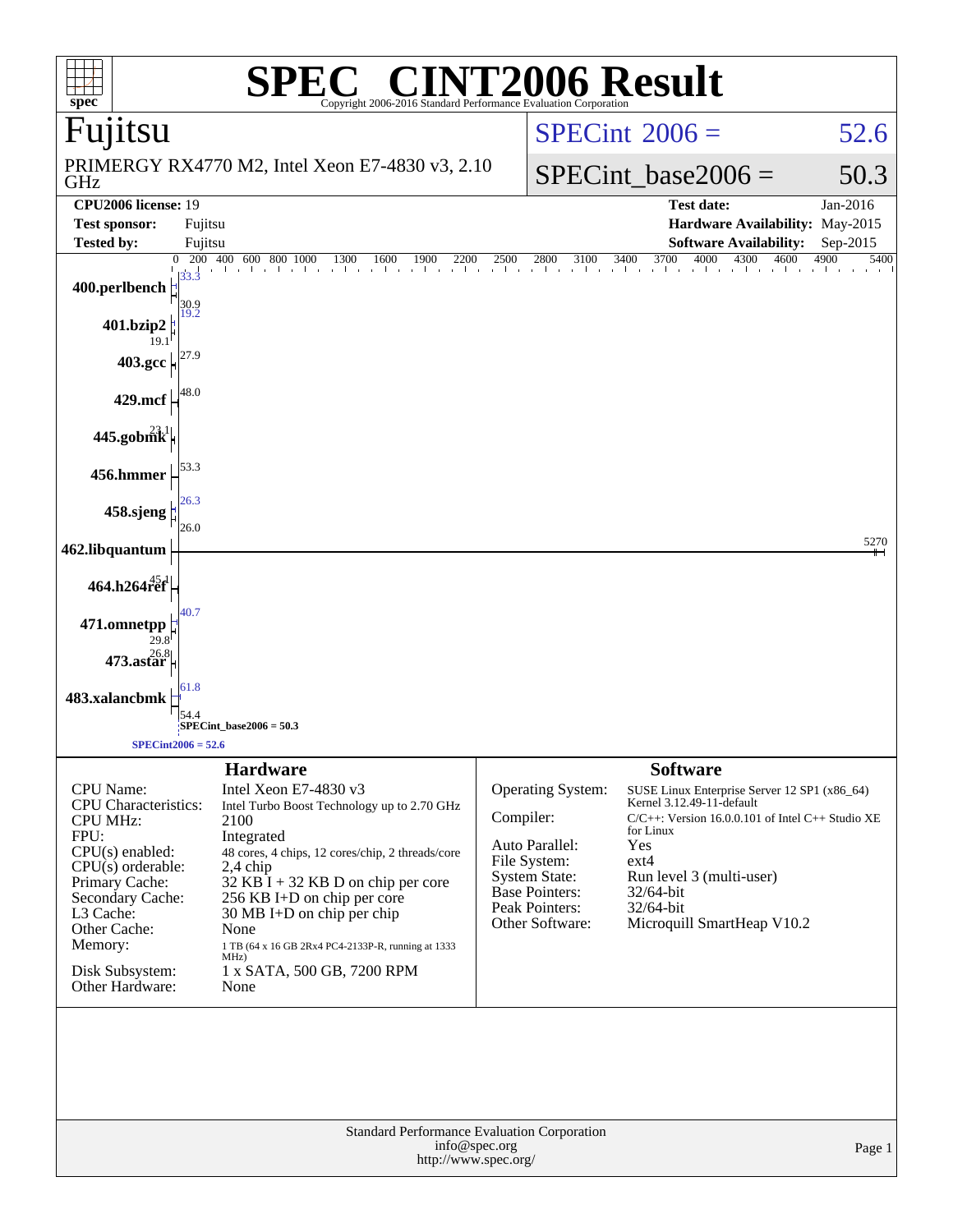

# **[SPEC CINT2006 Result](http://www.spec.org/auto/cpu2006/Docs/result-fields.html#SPECCINT2006Result)**

## Fujitsu

GHz PRIMERGY RX4770 M2, Intel Xeon E7-4830 v3, 2.10  $SPECint2006 = 52.6$  $SPECint2006 = 52.6$ 

### **[CPU2006 license:](http://www.spec.org/auto/cpu2006/Docs/result-fields.html#CPU2006license)** 19 **[Test date:](http://www.spec.org/auto/cpu2006/Docs/result-fields.html#Testdate)** Jan-2016

SPECint base2006 =  $50.3$ 

**[Test sponsor:](http://www.spec.org/auto/cpu2006/Docs/result-fields.html#Testsponsor)** Fujitsu **[Hardware Availability:](http://www.spec.org/auto/cpu2006/Docs/result-fields.html#HardwareAvailability)** May-2015 **[Tested by:](http://www.spec.org/auto/cpu2006/Docs/result-fields.html#Testedby)** Fujitsu **[Software Availability:](http://www.spec.org/auto/cpu2006/Docs/result-fields.html#SoftwareAvailability)** Sep-2015

### **[Results Table](http://www.spec.org/auto/cpu2006/Docs/result-fields.html#ResultsTable)**

|                         | <b>Base</b>                                                                                              |             |                |       |                |       | <b>Peak</b>    |              |                |              |                |              |  |
|-------------------------|----------------------------------------------------------------------------------------------------------|-------------|----------------|-------|----------------|-------|----------------|--------------|----------------|--------------|----------------|--------------|--|
| <b>Benchmark</b>        | <b>Seconds</b>                                                                                           | Ratio       | <b>Seconds</b> | Ratio | <b>Seconds</b> | Ratio | <b>Seconds</b> | <b>Ratio</b> | <b>Seconds</b> | <b>Ratio</b> | <b>Seconds</b> | <b>Ratio</b> |  |
| $ 400.\text{perlbench}$ | 317                                                                                                      | 30.8        | 316            | 30.9  | 315            | 31.0  | 293            | 33.3         | 293            | 33.3         | 293            | 33.4         |  |
| 401.bzip2               | 505                                                                                                      | <u>19.1</u> | 505            | 19.1  | 505            | 19.1  | 503            | 19.2         | 502            | <u>19.2</u>  | 501            | 19.2         |  |
| $403.\mathrm{gcc}$      | 289                                                                                                      | 27.9        | 287            | 28.1  | 289            | 27.8  | 289            | 27.9         | 287            | 28.1         | 289            | 27.8         |  |
| $429$ mcf               | 190                                                                                                      | 47.9        | 190            | 48.0  | 189            | 48.2  | 190            | 47.9         | <b>190</b>     | 48.0         | 189            | 48.2         |  |
| $445$ .gobmk            | 454                                                                                                      | 23.1        | 454            | 23.1  | 454            | 23.1  | 454            | 23.1         | 454            | 23.1         | 454            | 23.1         |  |
| $456.$ hmmer            | 175                                                                                                      | 53.3        | 175            | 53.3  | 175            | 53.3  | 175            | 53.3         | 175            | 53.3         | 175            | 53.3         |  |
| $458$ .sjeng            | 466                                                                                                      | 26.0        | 466            | 26.0  | 465            | 26.0  | 459            | 26.3         | 460            | 26.3         | 459            | 26.3         |  |
| 462.libquantum          | 3.94                                                                                                     | 5260        | 3.93           | 5270  | 3.89           | 5330  | 3.94           | 5260         | 3.93           | 5270         | 3.89           | 5330         |  |
| 464.h264ref             | 490                                                                                                      | 45.2        | 492            | 45.0  | 490            | 45.1  | 490            | 45.2         | 492            | 45.0         | 490            | 45.1         |  |
| 471.omnetpp             | 210                                                                                                      | 29.8        | 210            | 29.8  | 212            | 29.5  | 155            | 40.4         | 153            | 40.9         | 154            | 40.7         |  |
| $473$ . astar           | 262                                                                                                      | 26.8        | 262            | 26.8  | 264            | 26.6  | 262            | 26.8         | 262            | 26.8         | 264            | 26.6         |  |
| 483.xalancbmk           | 128                                                                                                      | 54.0        | 126            | 54.6  | 127            | 54.4  | 112            | 61.8         | 112            | 61.6         | 112            | 61.8         |  |
|                         | Results appear in the order in which they were run. Bold underlined text indicates a median measurement. |             |                |       |                |       |                |              |                |              |                |              |  |

### **[Submit Notes](http://www.spec.org/auto/cpu2006/Docs/result-fields.html#SubmitNotes)**

The config file option 'submit' was used.

### **[Operating System Notes](http://www.spec.org/auto/cpu2006/Docs/result-fields.html#OperatingSystemNotes)**

Stack size set to unlimited using "ulimit -s unlimited"

### **[Platform Notes](http://www.spec.org/auto/cpu2006/Docs/result-fields.html#PlatformNotes)**

 BIOS configuration: Energy Performance = Performance Utilization Profile = Unbalanced CPU C1E Support = Disabled Sysinfo program /home/SPECcpu2006/config/sysinfo.rev6914 \$Rev: 6914 \$ \$Date:: 2014-06-25 #\$ e3fbb8667b5a285932ceab81e28219e1 running on linux-69av Fri Jan 15 15:48:53 2016

 This section contains SUT (System Under Test) info as seen by some common utilities. To remove or add to this section, see: <http://www.spec.org/cpu2006/Docs/config.html#sysinfo>

 From /proc/cpuinfo model name : Intel(R) Xeon(R) CPU E7-4830 v3 @ 2.10GHz 4 "physical id"s (chips) 96 "processors" cores, siblings (Caution: counting these is hw and system dependent. The following excerpts from /proc/cpuinfo might not be reliable. Use with caution.)

Continued on next page

Standard Performance Evaluation Corporation [info@spec.org](mailto:info@spec.org) <http://www.spec.org/>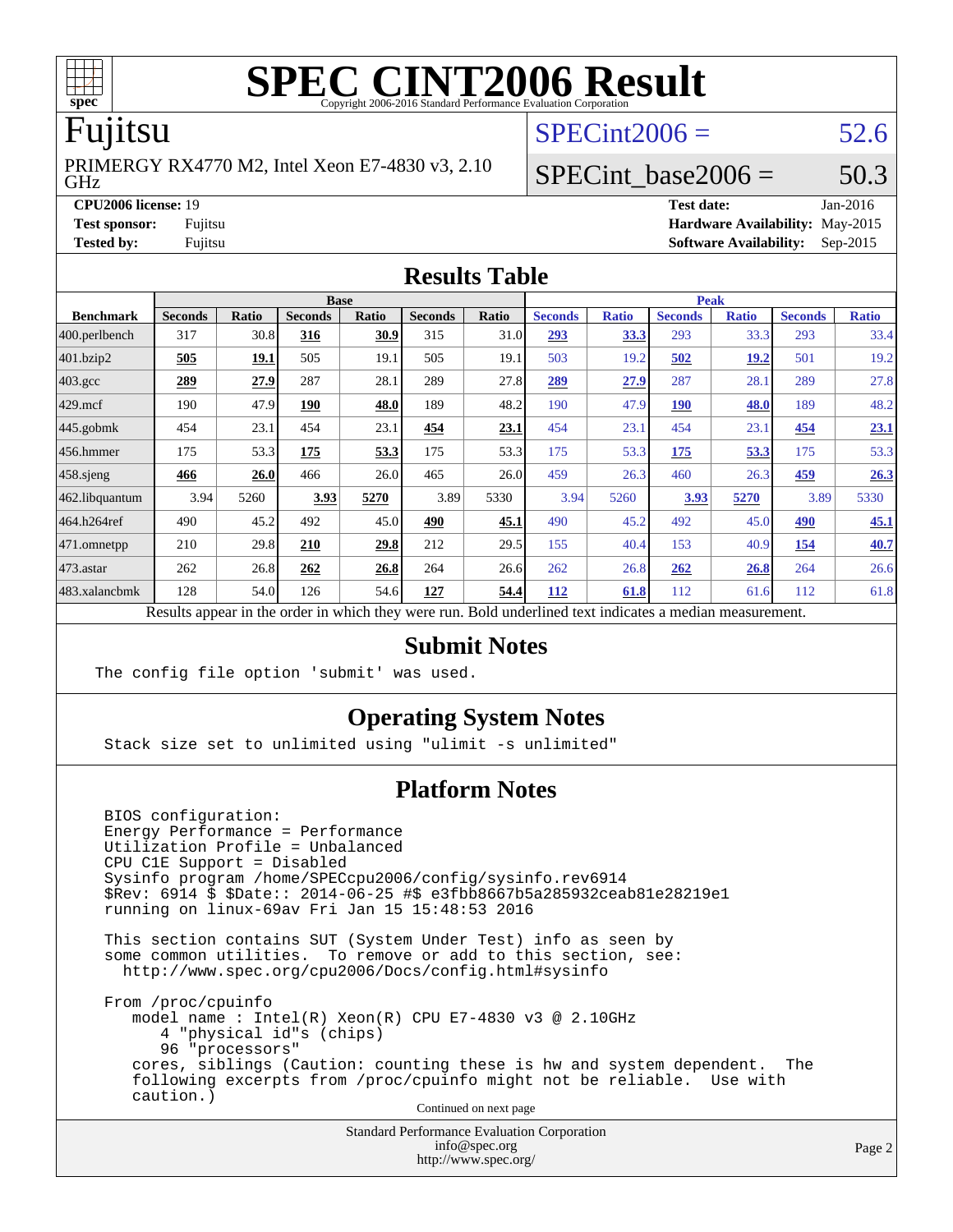

### **[SPEC CINT2006 Result](http://www.spec.org/auto/cpu2006/Docs/result-fields.html#SPECCINT2006Result)** Copyright 2006-2016 Standard Performance Evaluation Corpora

### Fujitsu

GHz PRIMERGY RX4770 M2, Intel Xeon E7-4830 v3, 2.10  $SPECint2006 = 52.6$  $SPECint2006 = 52.6$ 

SPECint base2006 =  $50.3$ 

**[CPU2006 license:](http://www.spec.org/auto/cpu2006/Docs/result-fields.html#CPU2006license)** 19 **[Test date:](http://www.spec.org/auto/cpu2006/Docs/result-fields.html#Testdate)** Jan-2016 **[Test sponsor:](http://www.spec.org/auto/cpu2006/Docs/result-fields.html#Testsponsor)** Fujitsu **[Hardware Availability:](http://www.spec.org/auto/cpu2006/Docs/result-fields.html#HardwareAvailability)** May-2015 **[Tested by:](http://www.spec.org/auto/cpu2006/Docs/result-fields.html#Testedby)** Fujitsu **[Software Availability:](http://www.spec.org/auto/cpu2006/Docs/result-fields.html#SoftwareAvailability)** Sep-2015

### **[Platform Notes \(Continued\)](http://www.spec.org/auto/cpu2006/Docs/result-fields.html#PlatformNotes)**

Standard Performance Evaluation Corporation [info@spec.org](mailto:info@spec.org) <http://www.spec.org/> Page 3 cpu cores : 12<br>siblings : 24 siblings physical 0: cores 0 1 2 3 4 5 8 9 10 11 12 13 physical 1: cores 0 1 2 3 4 5 8 9 10 11 12 13 physical 2: cores 0 1 2 3 4 5 8 9 10 11 12 13 physical 3: cores 0 1 2 3 4 5 8 9 10 11 12 13 cache size : 30720 KB From /proc/meminfo MemTotal: 1058823588 kB HugePages\_Total: 0 Hugepagesize: 2048 kB /usr/bin/lsb\_release -d SUSE Linux Enterprise Server 12 SP1 From /etc/\*release\* /etc/\*version\* SuSE-release: SUSE Linux Enterprise Server 12 (x86\_64) VERSION = 12 PATCHLEVEL = 1 # This file is deprecated and will be removed in a future service pack or release. # Please check /etc/os-release for details about this release. os-release: NAME="SLES" VERSION="12-SP1" VERSION\_ID="12.1" PRETTY\_NAME="SUSE Linux Enterprise Server 12 SP1" ID="sles" ANSI\_COLOR="0;32" CPE\_NAME="cpe:/o:suse:sles:12:sp1" uname -a: Linux linux-69av 3.12.49-11-default #1 SMP Wed Nov 11 20:52:43 UTC 2015 (8d714a0) x86\_64 x86\_64 x86\_64 GNU/Linux run-level 3 Jan 15 15:46 last=5 SPEC is set to: /home/SPECcpu2006 Filesystem Type Size Used Avail Use% Mounted on<br>
/dev/sda3 ext4 417G 16G 401G 4% /home /dev/sda3 ext4 417G 16G 401G 4% /home Additional information from dmidecode: Warning: Use caution when you interpret this section. The 'dmidecode' program reads system data which is "intended to allow hardware to be accurately determined", but the intent may not be met, as there are frequent changes to hardware, firmware, and the "DMTF SMBIOS" standard. BIOS FUJITSU // American Megatrends Inc. V5.0.0.9 R1.10.0 for D3349-A1x 12/04/2015 Memory: Continued on next page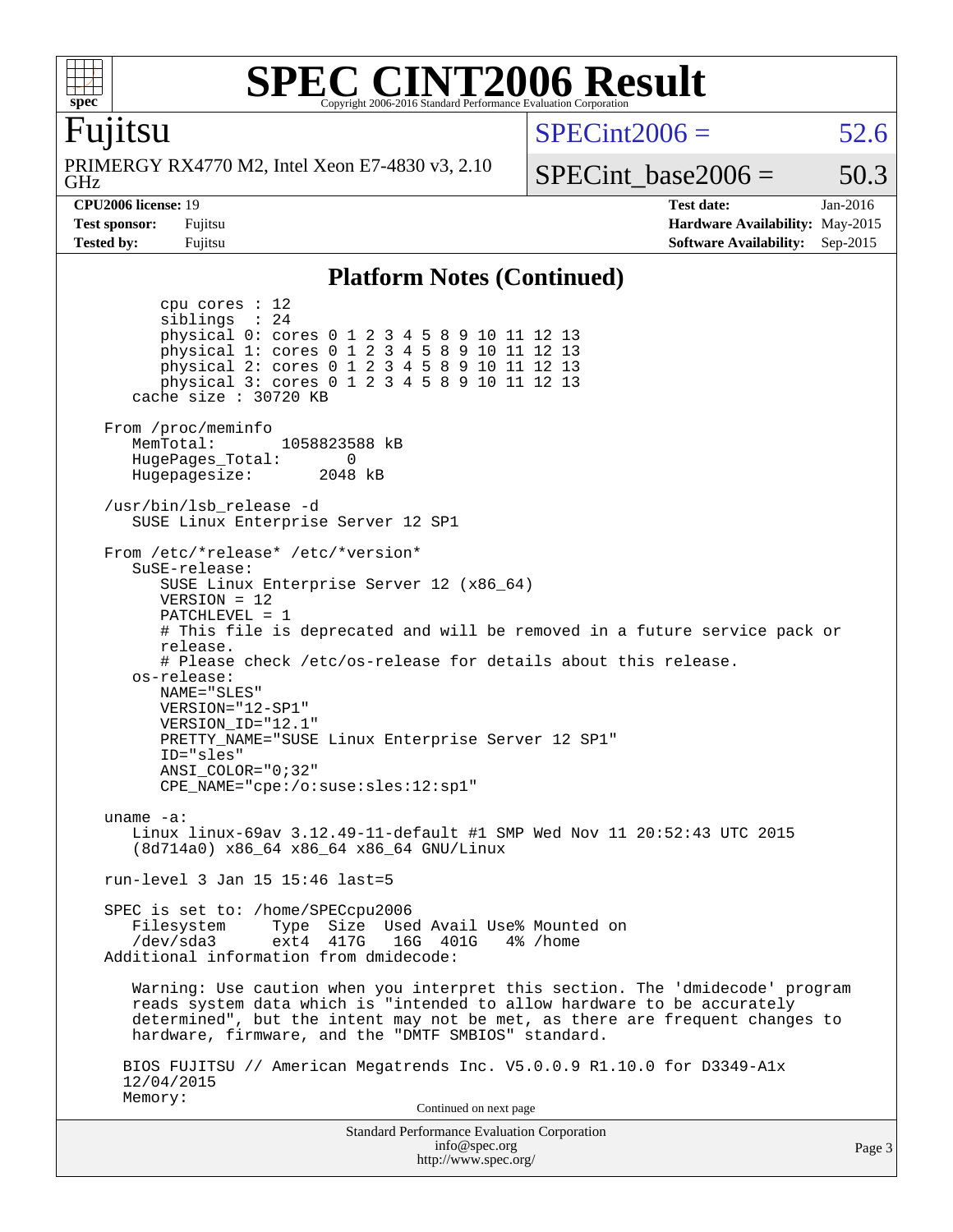

### **[SPEC CINT2006 Result](http://www.spec.org/auto/cpu2006/Docs/result-fields.html#SPECCINT2006Result)** Copyright 2006-2016 Standard Performance Evaluation C

Fujitsu

GHz PRIMERGY RX4770 M2, Intel Xeon E7-4830 v3, 2.10  $SPECint2006 = 52.6$  $SPECint2006 = 52.6$ 

SPECint base2006 =  $50.3$ 

**[CPU2006 license:](http://www.spec.org/auto/cpu2006/Docs/result-fields.html#CPU2006license)** 19 **[Test date:](http://www.spec.org/auto/cpu2006/Docs/result-fields.html#Testdate)** Jan-2016 **[Test sponsor:](http://www.spec.org/auto/cpu2006/Docs/result-fields.html#Testsponsor)** Fujitsu **[Hardware Availability:](http://www.spec.org/auto/cpu2006/Docs/result-fields.html#HardwareAvailability)** May-2015 **[Tested by:](http://www.spec.org/auto/cpu2006/Docs/result-fields.html#Testedby)** Fujitsu **[Software Availability:](http://www.spec.org/auto/cpu2006/Docs/result-fields.html#SoftwareAvailability)** Sep-2015

### **[Platform Notes \(Continued\)](http://www.spec.org/auto/cpu2006/Docs/result-fields.html#PlatformNotes)**

 62x Hynix HMA42GR7MFR4N-TF 16 GB 2 rank 2133 MHz, configured at 1333 MHz 2x Hynix HMA42GR7MFR4N-TFTD 16 GB 2 rank 2133 MHz, configured at 1333 MHz 32x NO DIMM NO DIMM

(End of data from sysinfo program)

### **[General Notes](http://www.spec.org/auto/cpu2006/Docs/result-fields.html#GeneralNotes)**

Environment variables set by runspec before the start of the run: KMP\_AFFINITY = "granularity=fine,scatter" LD\_LIBRARY\_PATH = "/home/SPECcpu2006/libs/32:/home/SPECcpu2006/libs/64:/home/SPECcpu2006/sh" OMP\_NUM\_THREADS = "48"

 Binaries compiled on a system with 1x Intel Core i5-4670K CPU + 32GB memory using RedHat EL 7.1 Transparent Huge Pages enabled with: echo always > /sys/kernel/mm/transparent\_hugepage/enabled For information about Fujitsu please visit: <http://www.fujitsu.com>

# **[Base Compiler Invocation](http://www.spec.org/auto/cpu2006/Docs/result-fields.html#BaseCompilerInvocation)**

[C benchmarks](http://www.spec.org/auto/cpu2006/Docs/result-fields.html#Cbenchmarks): [icc -m64](http://www.spec.org/cpu2006/results/res2016q1/cpu2006-20160125-38759.flags.html#user_CCbase_intel_icc_64bit_f346026e86af2a669e726fe758c88044)

[C++ benchmarks:](http://www.spec.org/auto/cpu2006/Docs/result-fields.html#CXXbenchmarks) [icpc -m64](http://www.spec.org/cpu2006/results/res2016q1/cpu2006-20160125-38759.flags.html#user_CXXbase_intel_icpc_64bit_fc66a5337ce925472a5c54ad6a0de310)

## **[Base Portability Flags](http://www.spec.org/auto/cpu2006/Docs/result-fields.html#BasePortabilityFlags)**

 400.perlbench: [-DSPEC\\_CPU\\_LP64](http://www.spec.org/cpu2006/results/res2016q1/cpu2006-20160125-38759.flags.html#b400.perlbench_basePORTABILITY_DSPEC_CPU_LP64) [-DSPEC\\_CPU\\_LINUX\\_X64](http://www.spec.org/cpu2006/results/res2016q1/cpu2006-20160125-38759.flags.html#b400.perlbench_baseCPORTABILITY_DSPEC_CPU_LINUX_X64) 401.bzip2: [-DSPEC\\_CPU\\_LP64](http://www.spec.org/cpu2006/results/res2016q1/cpu2006-20160125-38759.flags.html#suite_basePORTABILITY401_bzip2_DSPEC_CPU_LP64) 403.gcc: [-DSPEC\\_CPU\\_LP64](http://www.spec.org/cpu2006/results/res2016q1/cpu2006-20160125-38759.flags.html#suite_basePORTABILITY403_gcc_DSPEC_CPU_LP64) 429.mcf: [-DSPEC\\_CPU\\_LP64](http://www.spec.org/cpu2006/results/res2016q1/cpu2006-20160125-38759.flags.html#suite_basePORTABILITY429_mcf_DSPEC_CPU_LP64) 445.gobmk: [-DSPEC\\_CPU\\_LP64](http://www.spec.org/cpu2006/results/res2016q1/cpu2006-20160125-38759.flags.html#suite_basePORTABILITY445_gobmk_DSPEC_CPU_LP64) 456.hmmer: [-DSPEC\\_CPU\\_LP64](http://www.spec.org/cpu2006/results/res2016q1/cpu2006-20160125-38759.flags.html#suite_basePORTABILITY456_hmmer_DSPEC_CPU_LP64) 458.sjeng: [-DSPEC\\_CPU\\_LP64](http://www.spec.org/cpu2006/results/res2016q1/cpu2006-20160125-38759.flags.html#suite_basePORTABILITY458_sjeng_DSPEC_CPU_LP64) 462.libquantum: [-DSPEC\\_CPU\\_LP64](http://www.spec.org/cpu2006/results/res2016q1/cpu2006-20160125-38759.flags.html#suite_basePORTABILITY462_libquantum_DSPEC_CPU_LP64) [-DSPEC\\_CPU\\_LINUX](http://www.spec.org/cpu2006/results/res2016q1/cpu2006-20160125-38759.flags.html#b462.libquantum_baseCPORTABILITY_DSPEC_CPU_LINUX) 464.h264ref: [-DSPEC\\_CPU\\_LP64](http://www.spec.org/cpu2006/results/res2016q1/cpu2006-20160125-38759.flags.html#suite_basePORTABILITY464_h264ref_DSPEC_CPU_LP64) 471.omnetpp: [-DSPEC\\_CPU\\_LP64](http://www.spec.org/cpu2006/results/res2016q1/cpu2006-20160125-38759.flags.html#suite_basePORTABILITY471_omnetpp_DSPEC_CPU_LP64) 473.astar: [-DSPEC\\_CPU\\_LP64](http://www.spec.org/cpu2006/results/res2016q1/cpu2006-20160125-38759.flags.html#suite_basePORTABILITY473_astar_DSPEC_CPU_LP64) 483.xalancbmk: [-DSPEC\\_CPU\\_LP64](http://www.spec.org/cpu2006/results/res2016q1/cpu2006-20160125-38759.flags.html#suite_basePORTABILITY483_xalancbmk_DSPEC_CPU_LP64) [-DSPEC\\_CPU\\_LINUX](http://www.spec.org/cpu2006/results/res2016q1/cpu2006-20160125-38759.flags.html#b483.xalancbmk_baseCXXPORTABILITY_DSPEC_CPU_LINUX)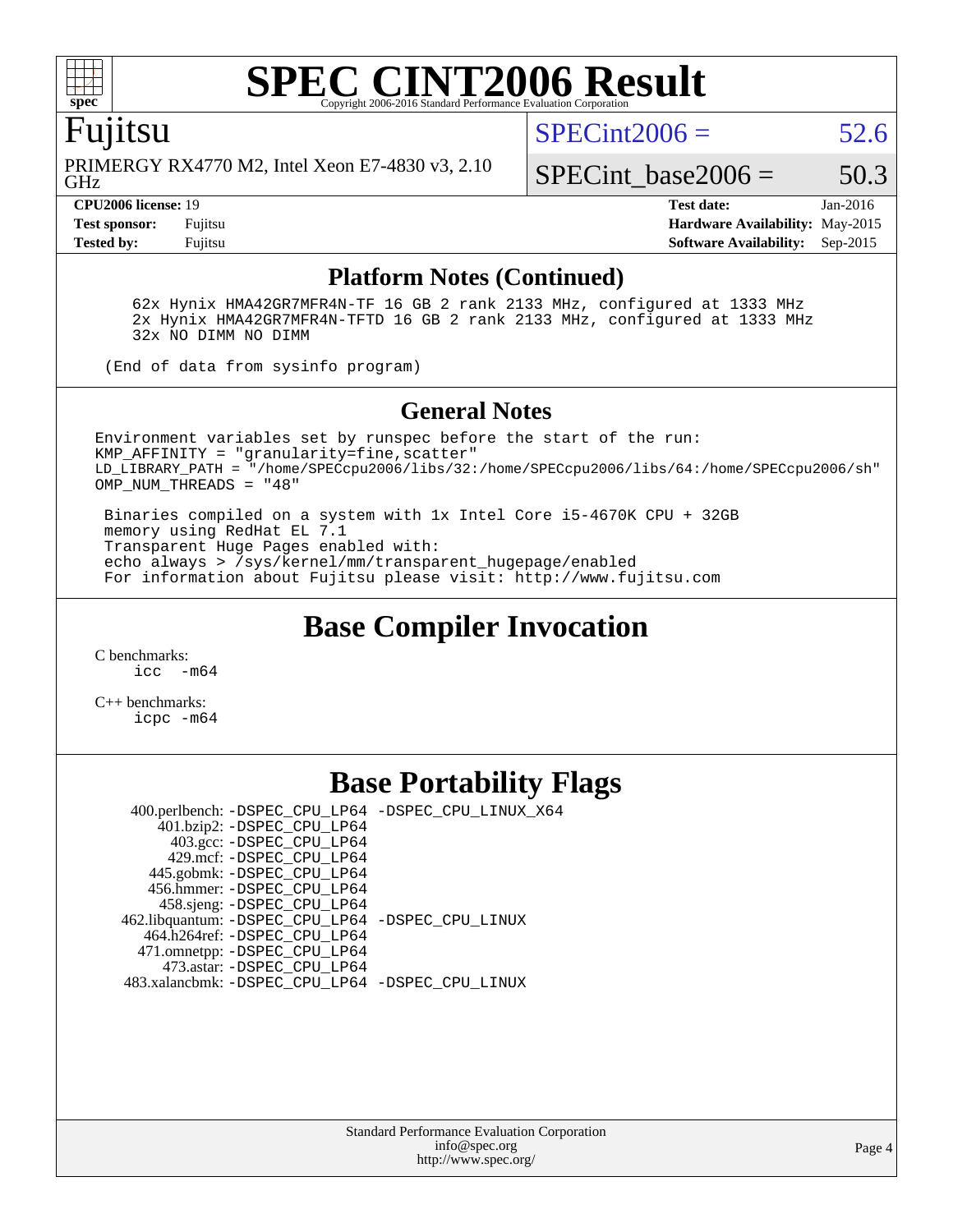

# **[SPEC CINT2006 Result](http://www.spec.org/auto/cpu2006/Docs/result-fields.html#SPECCINT2006Result)**

### Fujitsu

GHz PRIMERGY RX4770 M2, Intel Xeon E7-4830 v3, 2.10  $SPECint2006 = 52.6$  $SPECint2006 = 52.6$ 

SPECint base2006 =  $50.3$ **[CPU2006 license:](http://www.spec.org/auto/cpu2006/Docs/result-fields.html#CPU2006license)** 19 **[Test date:](http://www.spec.org/auto/cpu2006/Docs/result-fields.html#Testdate)** Jan-2016 **[Test sponsor:](http://www.spec.org/auto/cpu2006/Docs/result-fields.html#Testsponsor)** Fujitsu **[Hardware Availability:](http://www.spec.org/auto/cpu2006/Docs/result-fields.html#HardwareAvailability)** May-2015

**[Tested by:](http://www.spec.org/auto/cpu2006/Docs/result-fields.html#Testedby)** Fujitsu **[Software Availability:](http://www.spec.org/auto/cpu2006/Docs/result-fields.html#SoftwareAvailability)** Sep-2015

# **[Base Optimization Flags](http://www.spec.org/auto/cpu2006/Docs/result-fields.html#BaseOptimizationFlags)**

[C benchmarks](http://www.spec.org/auto/cpu2006/Docs/result-fields.html#Cbenchmarks):

[-xCORE-AVX2](http://www.spec.org/cpu2006/results/res2016q1/cpu2006-20160125-38759.flags.html#user_CCbase_f-xAVX2_5f5fc0cbe2c9f62c816d3e45806c70d7) [-ipo](http://www.spec.org/cpu2006/results/res2016q1/cpu2006-20160125-38759.flags.html#user_CCbase_f-ipo) [-O3](http://www.spec.org/cpu2006/results/res2016q1/cpu2006-20160125-38759.flags.html#user_CCbase_f-O3) [-no-prec-div](http://www.spec.org/cpu2006/results/res2016q1/cpu2006-20160125-38759.flags.html#user_CCbase_f-no-prec-div) [-parallel](http://www.spec.org/cpu2006/results/res2016q1/cpu2006-20160125-38759.flags.html#user_CCbase_f-parallel) [-opt-prefetch](http://www.spec.org/cpu2006/results/res2016q1/cpu2006-20160125-38759.flags.html#user_CCbase_f-opt-prefetch) [-auto-p32](http://www.spec.org/cpu2006/results/res2016q1/cpu2006-20160125-38759.flags.html#user_CCbase_f-auto-p32)

[C++ benchmarks:](http://www.spec.org/auto/cpu2006/Docs/result-fields.html#CXXbenchmarks)

[-xCORE-AVX2](http://www.spec.org/cpu2006/results/res2016q1/cpu2006-20160125-38759.flags.html#user_CXXbase_f-xAVX2_5f5fc0cbe2c9f62c816d3e45806c70d7) [-ipo](http://www.spec.org/cpu2006/results/res2016q1/cpu2006-20160125-38759.flags.html#user_CXXbase_f-ipo) [-O3](http://www.spec.org/cpu2006/results/res2016q1/cpu2006-20160125-38759.flags.html#user_CXXbase_f-O3) [-no-prec-div](http://www.spec.org/cpu2006/results/res2016q1/cpu2006-20160125-38759.flags.html#user_CXXbase_f-no-prec-div) [-opt-prefetch](http://www.spec.org/cpu2006/results/res2016q1/cpu2006-20160125-38759.flags.html#user_CXXbase_f-opt-prefetch) [-auto-p32](http://www.spec.org/cpu2006/results/res2016q1/cpu2006-20160125-38759.flags.html#user_CXXbase_f-auto-p32) [-Wl,-z,muldefs](http://www.spec.org/cpu2006/results/res2016q1/cpu2006-20160125-38759.flags.html#user_CXXbase_link_force_multiple1_74079c344b956b9658436fd1b6dd3a8a) [-L/sh -lsmartheap64](http://www.spec.org/cpu2006/results/res2016q1/cpu2006-20160125-38759.flags.html#user_CXXbase_SmartHeap64_ed4ef857ce90951921efb0d91eb88472)

# **[Base Other Flags](http://www.spec.org/auto/cpu2006/Docs/result-fields.html#BaseOtherFlags)**

[C benchmarks](http://www.spec.org/auto/cpu2006/Docs/result-fields.html#Cbenchmarks):

403.gcc: [-Dalloca=\\_alloca](http://www.spec.org/cpu2006/results/res2016q1/cpu2006-20160125-38759.flags.html#b403.gcc_baseEXTRA_CFLAGS_Dalloca_be3056838c12de2578596ca5467af7f3)

# **[Peak Compiler Invocation](http://www.spec.org/auto/cpu2006/Docs/result-fields.html#PeakCompilerInvocation)**

[C benchmarks \(except as noted below\)](http://www.spec.org/auto/cpu2006/Docs/result-fields.html#Cbenchmarksexceptasnotedbelow):  $\text{icc}$  -m64

400.perlbench: [icc -m32 -L/opt/intel/compilers\\_and\\_libraries\\_2016/linux/compiler/lib/ia32\\_lin](http://www.spec.org/cpu2006/results/res2016q1/cpu2006-20160125-38759.flags.html#user_peakCCLD400_perlbench_intel_icc_e10256ba5924b668798078a321b0cb3f)

[C++ benchmarks \(except as noted below\):](http://www.spec.org/auto/cpu2006/Docs/result-fields.html#CXXbenchmarksexceptasnotedbelow)

[icpc -m32 -L/opt/intel/compilers\\_and\\_libraries\\_2016/linux/compiler/lib/ia32\\_lin](http://www.spec.org/cpu2006/results/res2016q1/cpu2006-20160125-38759.flags.html#user_CXXpeak_intel_icpc_b4f50a394bdb4597aa5879c16bc3f5c5)

473.astar: [icpc -m64](http://www.spec.org/cpu2006/results/res2016q1/cpu2006-20160125-38759.flags.html#user_peakCXXLD473_astar_intel_icpc_64bit_fc66a5337ce925472a5c54ad6a0de310)

# **[Peak Portability Flags](http://www.spec.org/auto/cpu2006/Docs/result-fields.html#PeakPortabilityFlags)**

 400.perlbench: [-D\\_FILE\\_OFFSET\\_BITS=64](http://www.spec.org/cpu2006/results/res2016q1/cpu2006-20160125-38759.flags.html#user_peakPORTABILITY400_perlbench_file_offset_bits_64_438cf9856305ebd76870a2c6dc2689ab) [-DSPEC\\_CPU\\_LINUX\\_IA32](http://www.spec.org/cpu2006/results/res2016q1/cpu2006-20160125-38759.flags.html#b400.perlbench_peakCPORTABILITY_DSPEC_CPU_LINUX_IA32) 401.bzip2: [-DSPEC\\_CPU\\_LP64](http://www.spec.org/cpu2006/results/res2016q1/cpu2006-20160125-38759.flags.html#suite_peakPORTABILITY401_bzip2_DSPEC_CPU_LP64) 403.gcc: [-DSPEC\\_CPU\\_LP64](http://www.spec.org/cpu2006/results/res2016q1/cpu2006-20160125-38759.flags.html#suite_peakPORTABILITY403_gcc_DSPEC_CPU_LP64) 429.mcf: [-DSPEC\\_CPU\\_LP64](http://www.spec.org/cpu2006/results/res2016q1/cpu2006-20160125-38759.flags.html#suite_peakPORTABILITY429_mcf_DSPEC_CPU_LP64) 445.gobmk: [-DSPEC\\_CPU\\_LP64](http://www.spec.org/cpu2006/results/res2016q1/cpu2006-20160125-38759.flags.html#suite_peakPORTABILITY445_gobmk_DSPEC_CPU_LP64) 456.hmmer: [-DSPEC\\_CPU\\_LP64](http://www.spec.org/cpu2006/results/res2016q1/cpu2006-20160125-38759.flags.html#suite_peakPORTABILITY456_hmmer_DSPEC_CPU_LP64) 458.sjeng: [-DSPEC\\_CPU\\_LP64](http://www.spec.org/cpu2006/results/res2016q1/cpu2006-20160125-38759.flags.html#suite_peakPORTABILITY458_sjeng_DSPEC_CPU_LP64) 462.libquantum: [-DSPEC\\_CPU\\_LP64](http://www.spec.org/cpu2006/results/res2016q1/cpu2006-20160125-38759.flags.html#suite_peakPORTABILITY462_libquantum_DSPEC_CPU_LP64) [-DSPEC\\_CPU\\_LINUX](http://www.spec.org/cpu2006/results/res2016q1/cpu2006-20160125-38759.flags.html#b462.libquantum_peakCPORTABILITY_DSPEC_CPU_LINUX) 464.h264ref: [-DSPEC\\_CPU\\_LP64](http://www.spec.org/cpu2006/results/res2016q1/cpu2006-20160125-38759.flags.html#suite_peakPORTABILITY464_h264ref_DSPEC_CPU_LP64) 471.omnetpp: [-D\\_FILE\\_OFFSET\\_BITS=64](http://www.spec.org/cpu2006/results/res2016q1/cpu2006-20160125-38759.flags.html#user_peakPORTABILITY471_omnetpp_file_offset_bits_64_438cf9856305ebd76870a2c6dc2689ab) 473.astar: [-DSPEC\\_CPU\\_LP64](http://www.spec.org/cpu2006/results/res2016q1/cpu2006-20160125-38759.flags.html#suite_peakPORTABILITY473_astar_DSPEC_CPU_LP64) 483.xalancbmk: [-D\\_FILE\\_OFFSET\\_BITS=64](http://www.spec.org/cpu2006/results/res2016q1/cpu2006-20160125-38759.flags.html#user_peakPORTABILITY483_xalancbmk_file_offset_bits_64_438cf9856305ebd76870a2c6dc2689ab) [-DSPEC\\_CPU\\_LINUX](http://www.spec.org/cpu2006/results/res2016q1/cpu2006-20160125-38759.flags.html#b483.xalancbmk_peakCXXPORTABILITY_DSPEC_CPU_LINUX)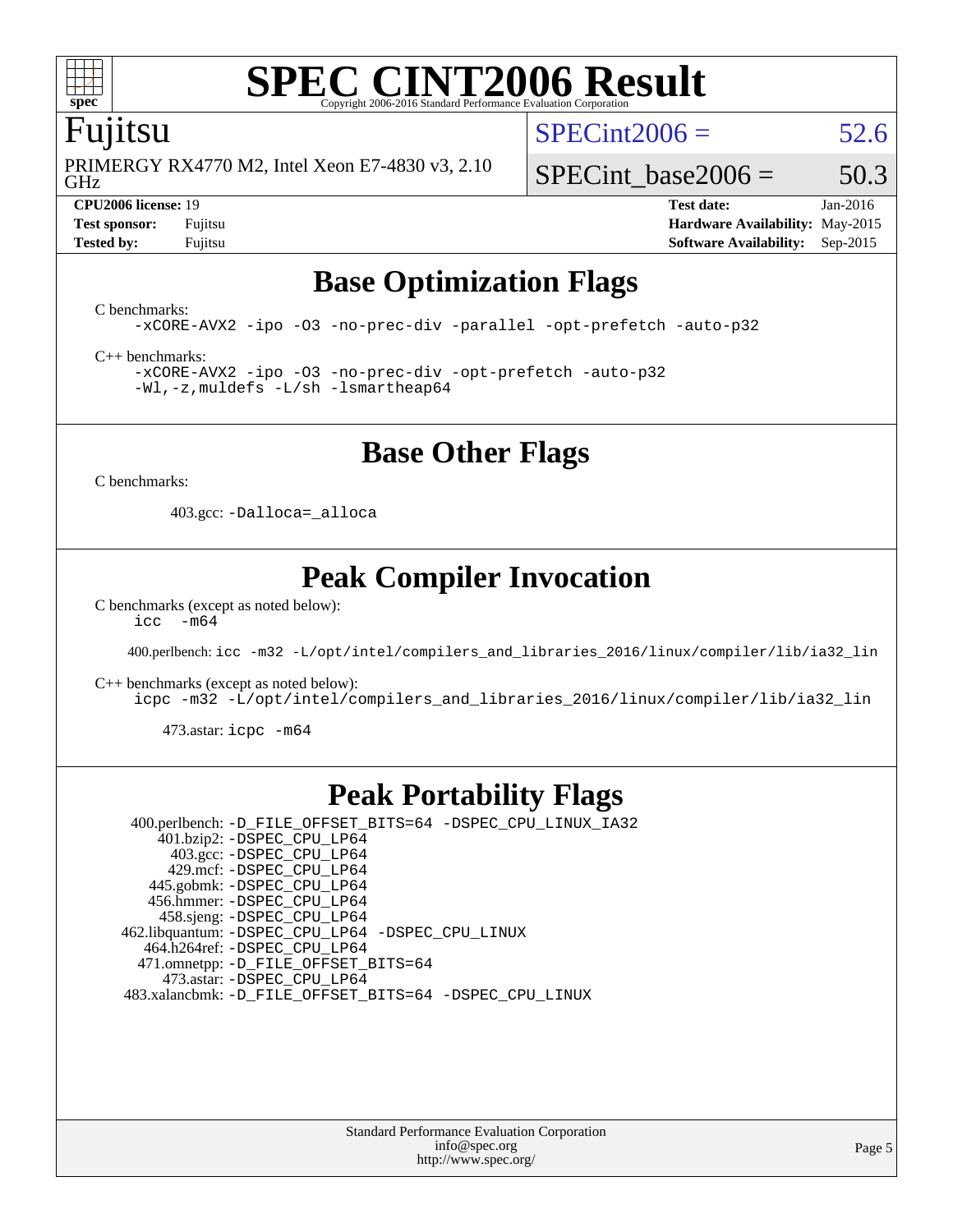

Fujitsu

# **[SPEC CINT2006 Result](http://www.spec.org/auto/cpu2006/Docs/result-fields.html#SPECCINT2006Result)**

 $SPECint2006 = 52.6$  $SPECint2006 = 52.6$ 

GHz PRIMERGY RX4770 M2, Intel Xeon E7-4830 v3, 2.10

SPECint base2006 =  $50.3$ 

**[CPU2006 license:](http://www.spec.org/auto/cpu2006/Docs/result-fields.html#CPU2006license)** 19 **[Test date:](http://www.spec.org/auto/cpu2006/Docs/result-fields.html#Testdate)** Jan-2016 **[Test sponsor:](http://www.spec.org/auto/cpu2006/Docs/result-fields.html#Testsponsor)** Fujitsu **[Hardware Availability:](http://www.spec.org/auto/cpu2006/Docs/result-fields.html#HardwareAvailability)** May-2015 **[Tested by:](http://www.spec.org/auto/cpu2006/Docs/result-fields.html#Testedby)** Fujitsu **[Software Availability:](http://www.spec.org/auto/cpu2006/Docs/result-fields.html#SoftwareAvailability)** Sep-2015

# **[Peak Optimization Flags](http://www.spec.org/auto/cpu2006/Docs/result-fields.html#PeakOptimizationFlags)**

```
C benchmarks:
```

```
 400.perlbench: -xCORE-AVX2(pass 2) -prof-gen:threadsafe(pass 1)
               -no-prec-div(pass 2)-par-num-threads=1(pass 1) -prof-use(pass 2) -opt-prefetch
               -ansi-alias
        401.bzip2: -xCORE-AVX2(pass 2) -prof-gen:threadsafe(pass 1)
               -ipo(pass 2) -O3(pass 2) -no-prec-div
               -par-num-threads=1(pass 1) -prof-use(pass 2) -auto-ilp32
               -opt-prefetch -ansi-alias
        403.\text{gcc: basepeak} = yes
         429.mcf: basepeak = yes
       445.gobmk: basepeak = yes
       456.hmmer: basepeak = yes
        458.sjeng: -xCORE-AVX2(pass 2) -prof-gen:threadsafe(pass 1)
               -no-prec-div(pass 2)-par-num-threads=1(pass 1) -prof-use(pass 2) -unroll4
   462.libquantum: basepeak = yes
     464.h264ref: basepeak = yes
C++ benchmarks: 
     471.omnetpp: -xCORE-AVX2(pass 2) -prof-gen:threadsafe(pass 1)
               -ipo(pass 2) -\overline{0}3(pass 2)-no-prec-div(pass 2)
               -par-num-threads=1(pass 1) -prof-use(pass 2)
               -opt-ra-region-strategy=block -ansi-alias
               -Wl,-z,muldefs -L/sh -lsmartheap
       473.astar: basepeak = yes
    483.xalancbmk: -xCORE-AVX2 -ipo -O3 -no-prec-div -opt-prefetch
               -ansi-alias -Wl,-z,muldefs -L/sh -lsmartheap
```
# **[Peak Other Flags](http://www.spec.org/auto/cpu2006/Docs/result-fields.html#PeakOtherFlags)**

[C benchmarks](http://www.spec.org/auto/cpu2006/Docs/result-fields.html#Cbenchmarks):

403.gcc: [-Dalloca=\\_alloca](http://www.spec.org/cpu2006/results/res2016q1/cpu2006-20160125-38759.flags.html#b403.gcc_peakEXTRA_CFLAGS_Dalloca_be3056838c12de2578596ca5467af7f3)

Standard Performance Evaluation Corporation [info@spec.org](mailto:info@spec.org) <http://www.spec.org/>